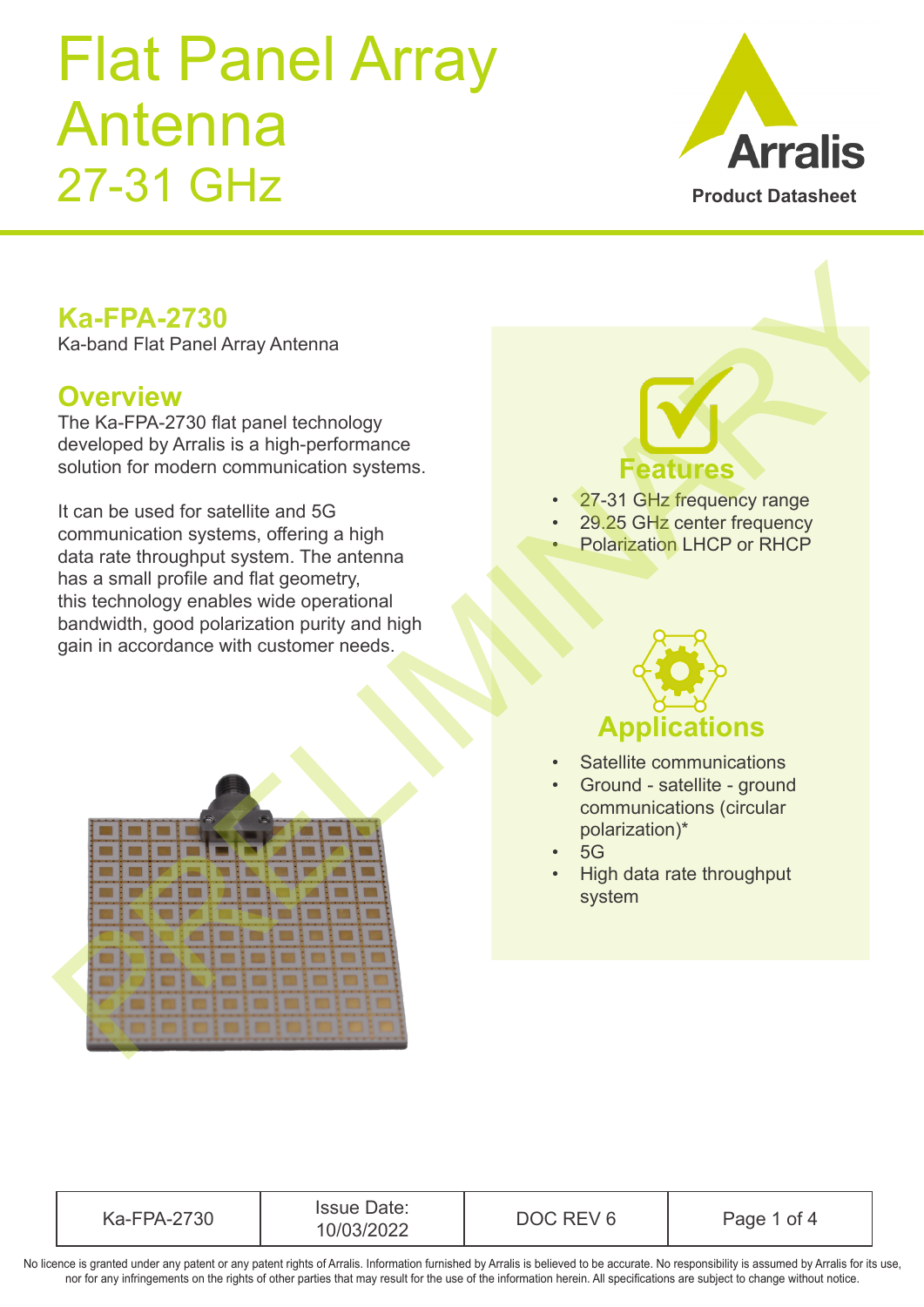

### **FPA Specification**

| <b>Parameter</b>                | Value               | Unit     |
|---------------------------------|---------------------|----------|
| <b>Center Frequency</b>         | 29.25               | (GHz)    |
| <b>Matching Frequency Range</b> | $27 - 31$           | (GHz)    |
| 3 dB Axial Ration Bandwidth*    | 1.5                 | (GHz)    |
| Polarization                    | <b>LHCP or RHCP</b> |          |
| Gain                            | 20                  | dBi      |
| 3 dB Beamwidth                  | 13                  | (Degree) |
| Connector                       | K (rear mounted)    |          |
| Impedance                       | 50                  | (Ohm)    |
| Dimension                       | 51 x 51             | (mm)     |



#### **Matching Bandwidth**

| Ka-FPA-2730 | Date:<br><b>Issue D</b><br>10/03/2022 | REV <sub>6</sub><br>DOC. | Page 2 of 4 |
|-------------|---------------------------------------|--------------------------|-------------|
|-------------|---------------------------------------|--------------------------|-------------|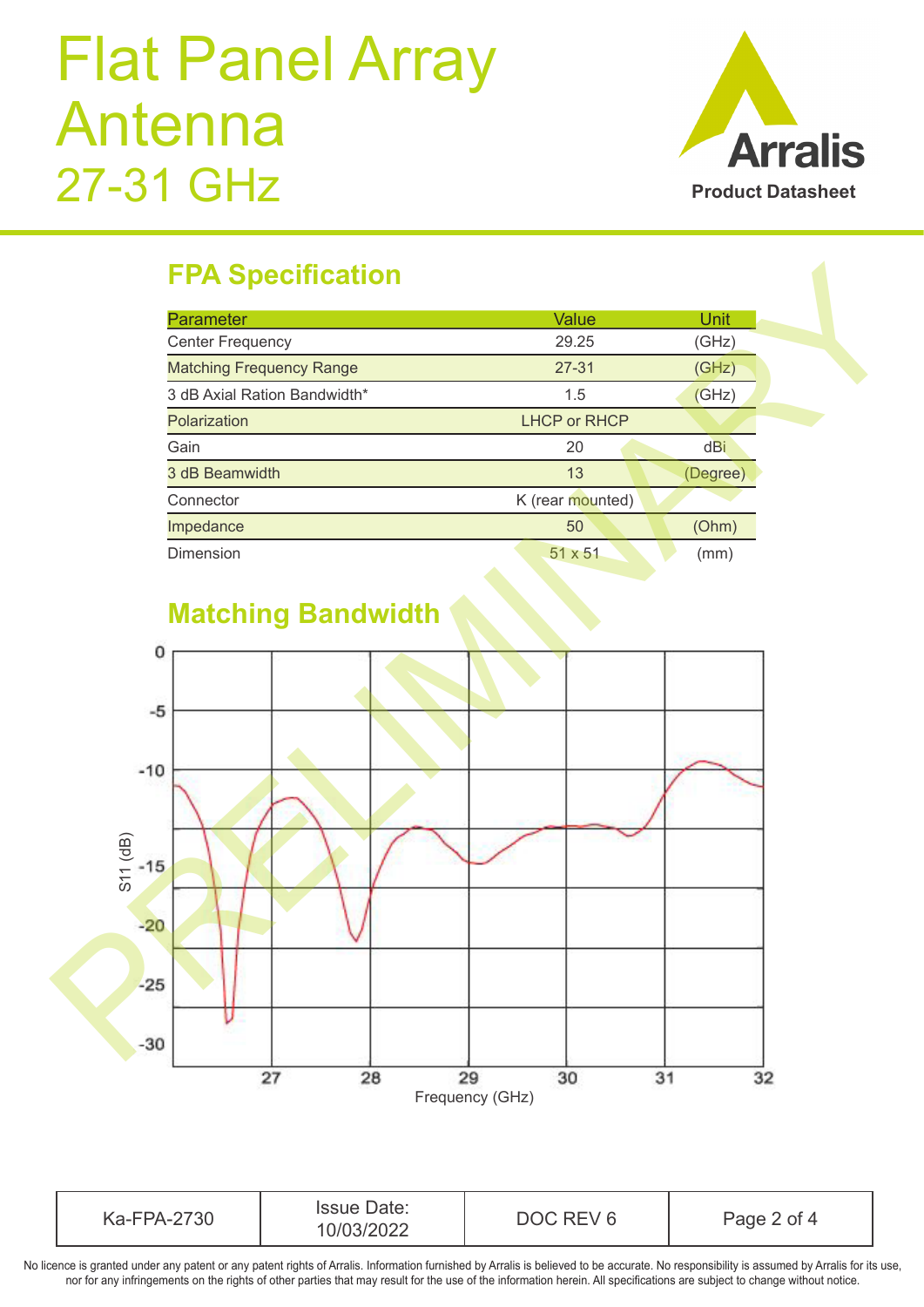